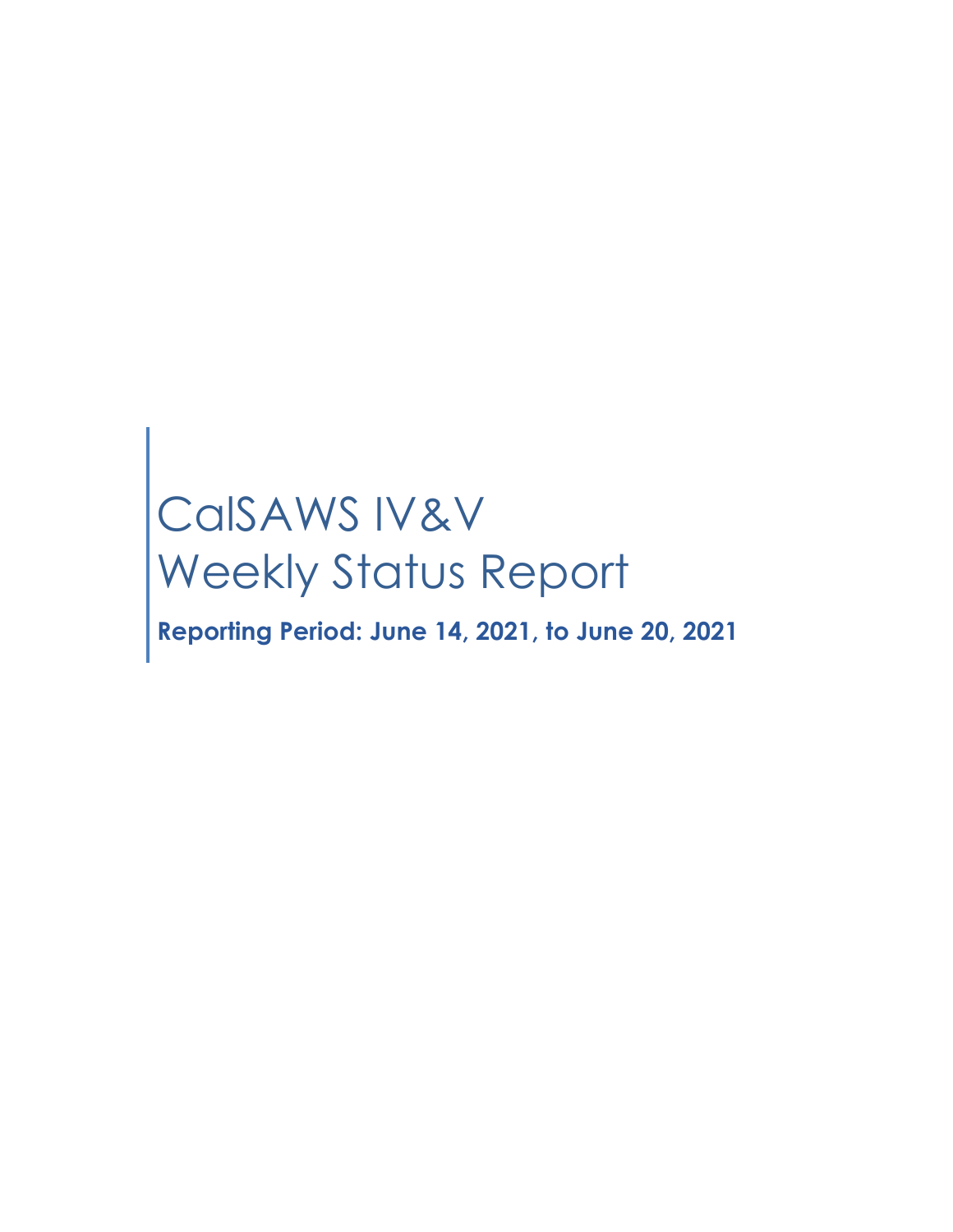#### **Table of Contents**

| 1.0 |  |
|-----|--|
|     |  |
|     |  |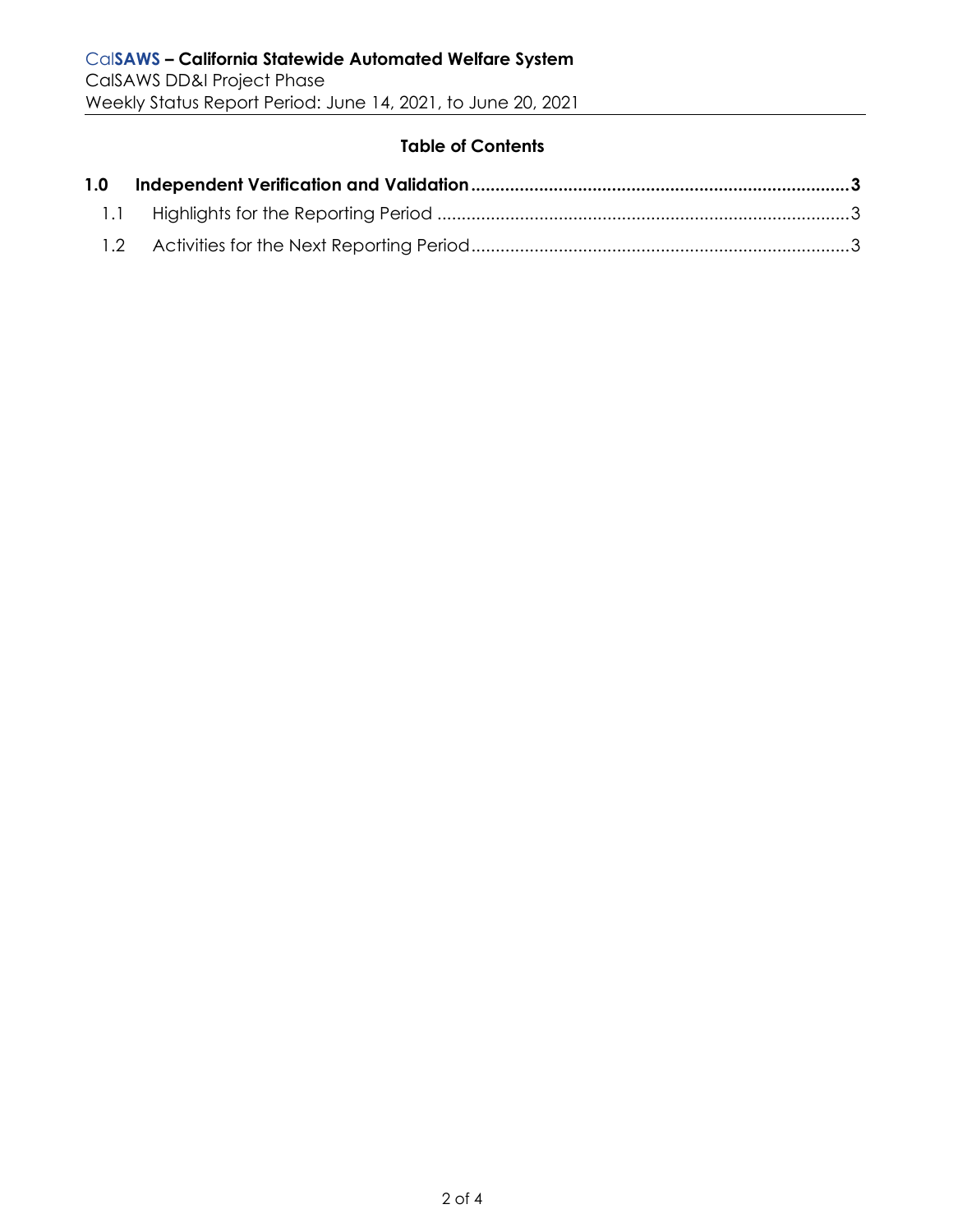## <span id="page-2-0"></span>**1.0 Independent Verification and Validation**

### <span id="page-2-1"></span>**1.1 Highlights for the Reporting Period**

#### ► **Consortium Documentation Reviewed**

- o Accenture FDEL #57 CalSAWS Migration Work Plan Update #26
- o ClearBest FDEL #7.23 QA Test Monthly Report May 2021
- o ClearBest FDEL #8.01 UAT Weekly Report (Week 1)
- o ClearBest FDEL #59.05 Migration Work Plan Update May 2021
- o Deloitte CalWIN OCM DDED #5 OCM Plan
- o Gainwell DDEL #3 Print Services Maintenance and Operations Plan
- o CalSAWS Migration WBTs and Quick Guides
- o CalWIN OCM BPR As-Is Workflows
- o Project Communications (CIT / CRFI)

#### ► **Consortium Meetings Attended**

- o Analytics Weekly Roundup Meeting
- o Integrated Test Team Meeting
- o Interface Partner Testing (multiple)
- o GA / GR Weekly Touch Point
- o Weekly Test Touchpoint
- o SCRB
- o Batch Performance and Regression Status Check
- o Purge Daily Standup
- o CalWIN Conversion and Change Management Meetings Conversion Strategic Direction, Touchpoint, Status Meeting
- o Pre-Meet Monthly Implementation Readiness Checkpoint
- o Twice-Monthly Implementation Readiness Checkpoint
- o IV&V / OSI, DHCS, CDSS Bi-Weekly
- o CalSAWS Weekly Status
- o Accenture Scrum of Scrums
- o CA Eligibility SAWS Discussion
- o BenefitsCal Accenture / Deloitte Weekly Coordination
- o BenefitsCal ST Daily Test Status Connect (multiple)
- o CalSAWS/BenefitsCal Daily Interface Test Connect (daily)
- o BenefitsCal-CalSAWS PIT Standup and Triage (multiple)
- o BenefitsCal Test Planning
- o CalSAWS Just-In-Time Demo Eligibility Case Processing
- o CalSAWS UAT Meetings (Multiple)
- o CalSAWS OCM As-Is County Visits Sacramento, San Francisco, and Sonoma
- o Central Print Requirements Validation Security Requirements

#### <span id="page-2-2"></span>► **IV&V Deliverables Update**

o Final IV&V May MSR

#### **1.2 Activities for the Next Reporting Period**

► **Consortium Documentation**